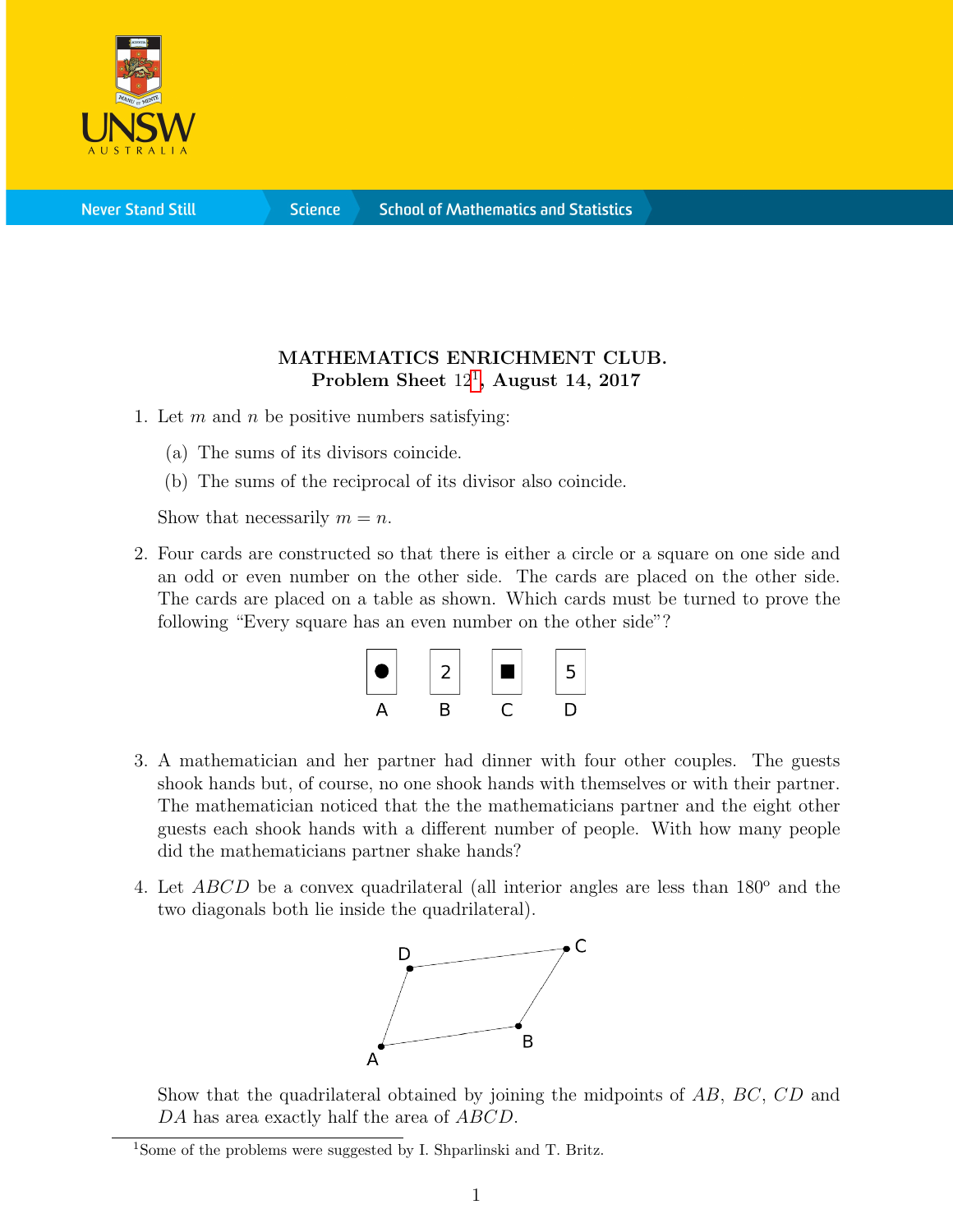5. There are many examples of twin primes: pairs  $(p, p + 2)$  in which both are prime numbers (for example  $(3, 5)$ ,  $(11, 13)$ ,  $(41, 43)$ ,...). In fact, mathematicians believe that there are infinitely many twin primes but we still do not know how to prove this.

We will look at a much simpler case: let us define prime triplets as 3 consecutive odd primes  $(p, p+2, p+4)$ . Are there any besides  $(3, 5, 7)$ ? If not, how do you prove it?